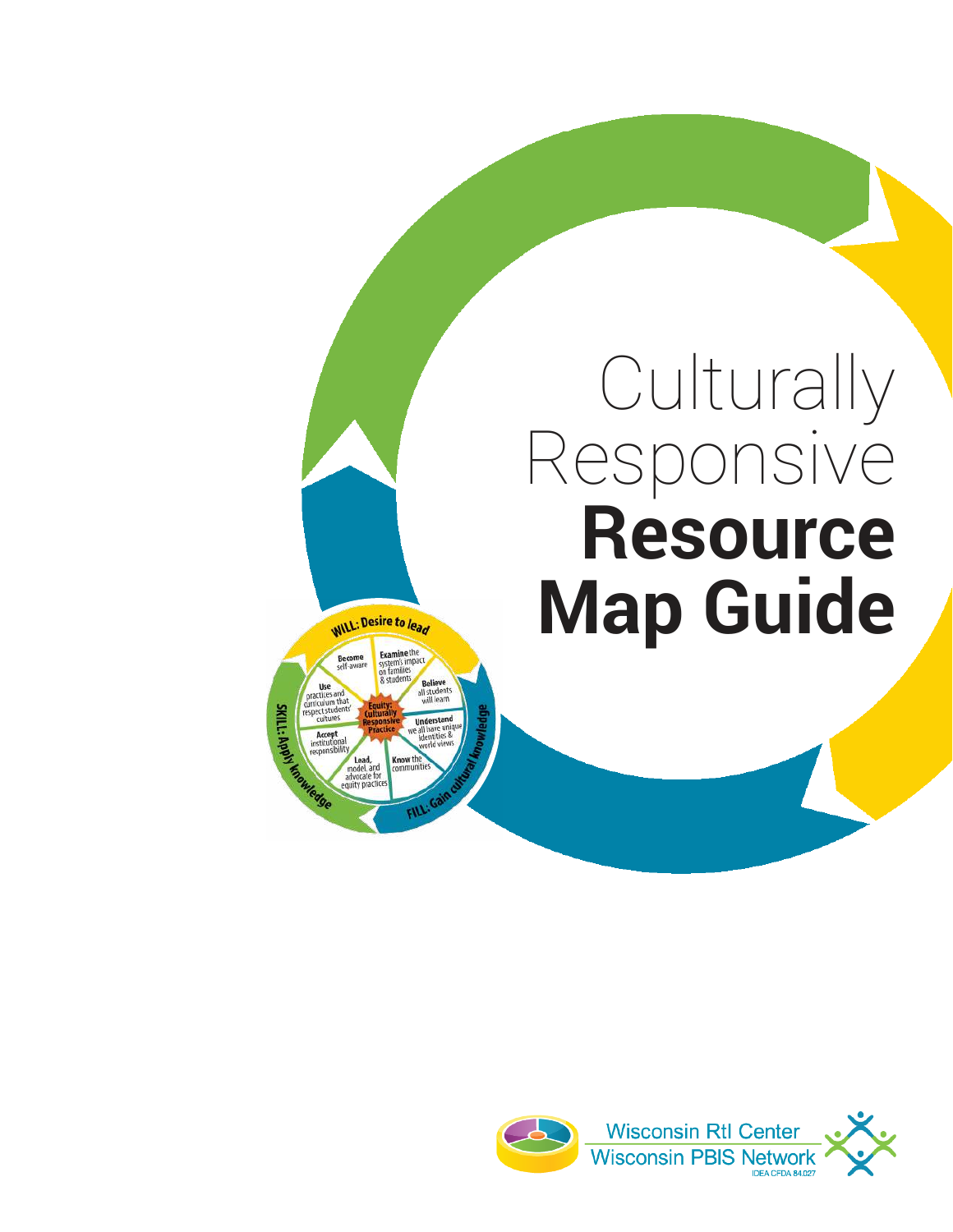## **WISCONSIN RTI CENTER**

The Wisconsin Response to Intervention (RtI) Center was created to assist Wisconsin's educational systems to build capacity, adopt and implement high-quality practices, make informed decisions, ensure sustainability of efforts, and increase success for all students. The Wisconsin Positive Behavioral Interventions and Supports (PBIS) Network operates within the Wisconsin RtI Center with a specific focus on behavior.

The center provides professional development and technical assistance to help schools operationalize implementation of equitable, multi-level systems of supports. The center offers statewide training to establish consistent foundations upon which schools should build their systems.

Considering the research that has linked academics and behavior achievement, the center recommends the implementation of an integrated equitable, multi-level system of supports. The center's vision, mission, values, preferred future, and goals were built around this recommendation.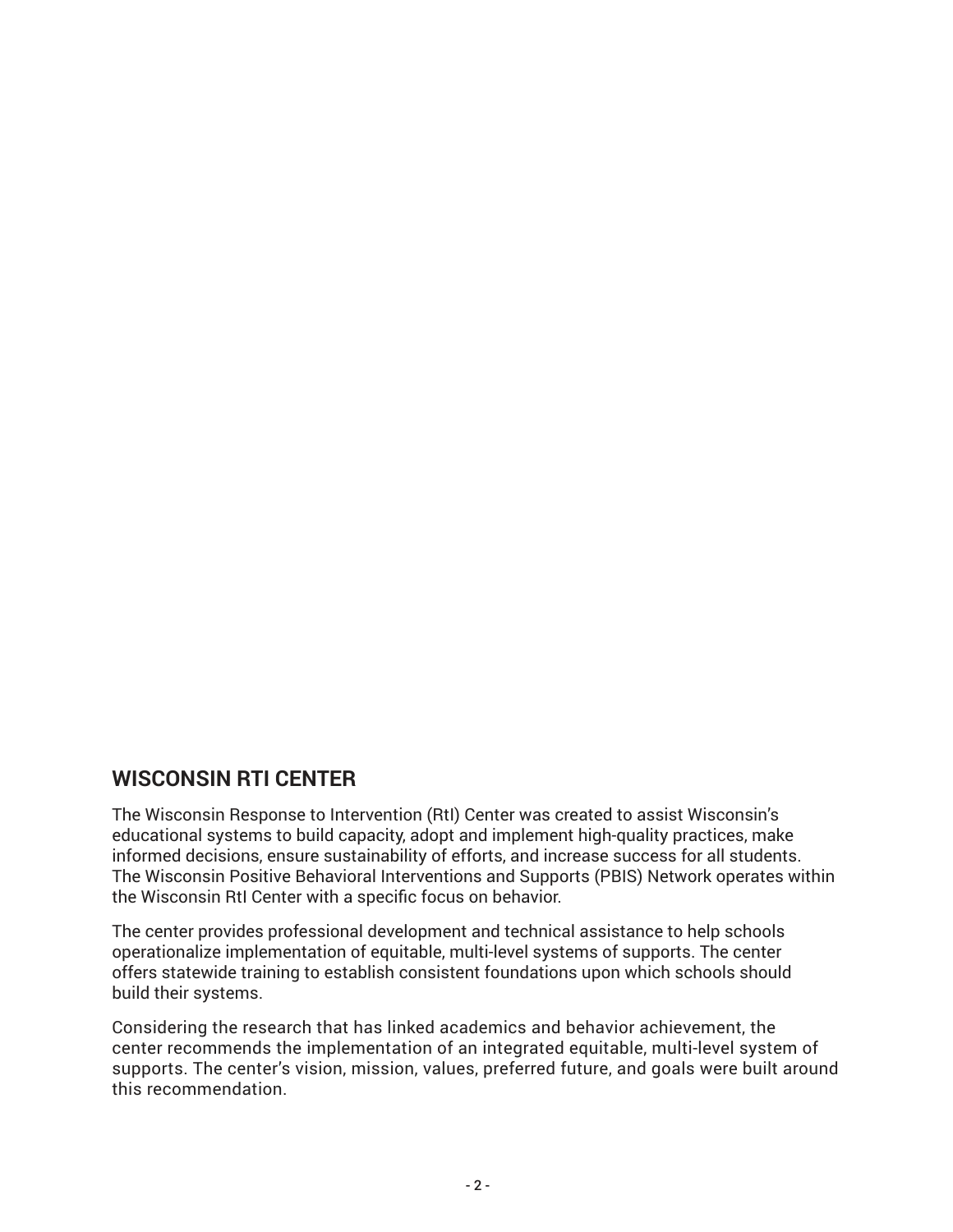# **PURPOSE**

The purpose of this *Resource Map Guide* is to connect you with Will, Fill, and Skill resources as you start your journey. You will find articles, research, activities, programs, videos, books and so much more. Use the resources to begin as a starting off point for learning more about culturally responsive practices.



The eight areas in the inner circle describe actions of cultural responsiveness within WILL, FILL, and SKILL. For those just beginning this work these areas can be used as steps in an "inside-out" process, starting with knowing oneself first, learning about others next, and then moving into action (Cross, et. al, 1989). Those further along in their journey see these areas as recursive as they purposely seek out ways to deepen their beliefs, knowledge, practice and impact over time.

You'll find articles, research, activities, programs, videos, books and so much more.

## **DISCLOSURE**

This list of resources is in no way an exhaustive list that will support your journey. As you continue to travel around the model, you will continue to search out new resources, experiences and interactions.

# **BUILD THIS LIST**

Are you currently on this journey? Are you just getting started? Have you been around the model multiple times? We would love to hear from you and add resources you've found valuable. Help us build a robust list by emailing your preferred resources to crp@wisconsinpbisnetwork.org.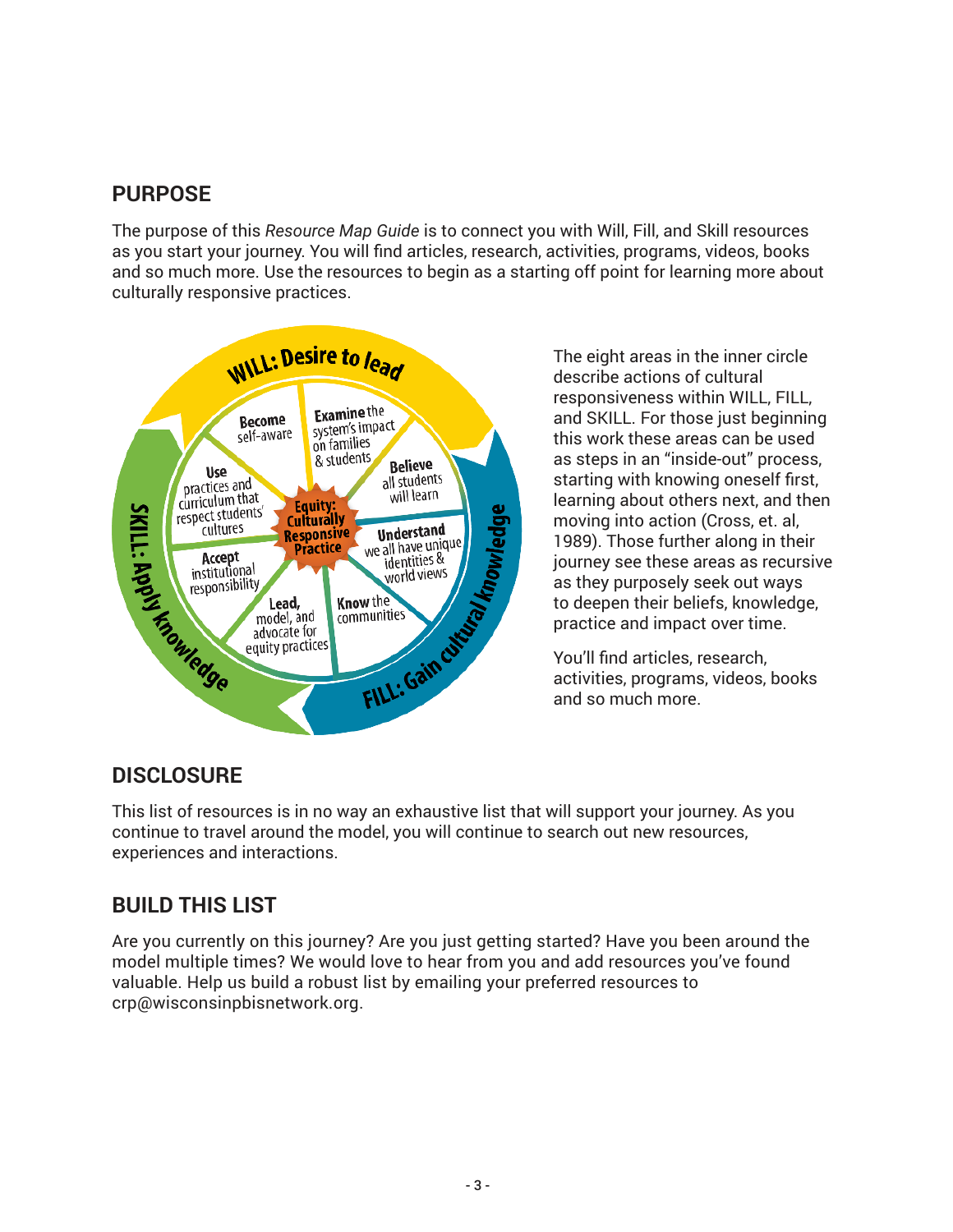

*WILL: The desire to lead and a commitment to achieving equitable outcomes for all students*

### **RESOURCES TO BUILD WILL**

Driving the Opportunity Checklist https://bit.ly/2Pvzq16

Racial Justice In Education Resource Guide https://bit.ly/2F9JueF

Racism Forum 2017 Student Panel https://vimeo.com/208544461

Implicit Association Test https://bit.ly/1m808ph

What is Privilege? - Video/Walk Activity https://bzfd.it/2W7s6Lx

Risk Ratio Calculator https://www.wisconsinrticenter.org/resources/risk-ratio-calculator/

Risk Ratio Module https://www.youtube.com/watch?v=pPtvKtJ5Ol8&feature=youtu.be

Reading Diversity Lite (Teacher's Edition): A Tool for Selecting Diverse Texts http://bit.ly/2ZGoMth

WISEcoaching Google Community http://bit.ly/2UY8ld4

Know Your Bias: Implicit Bias http://bit.ly/2voIGuU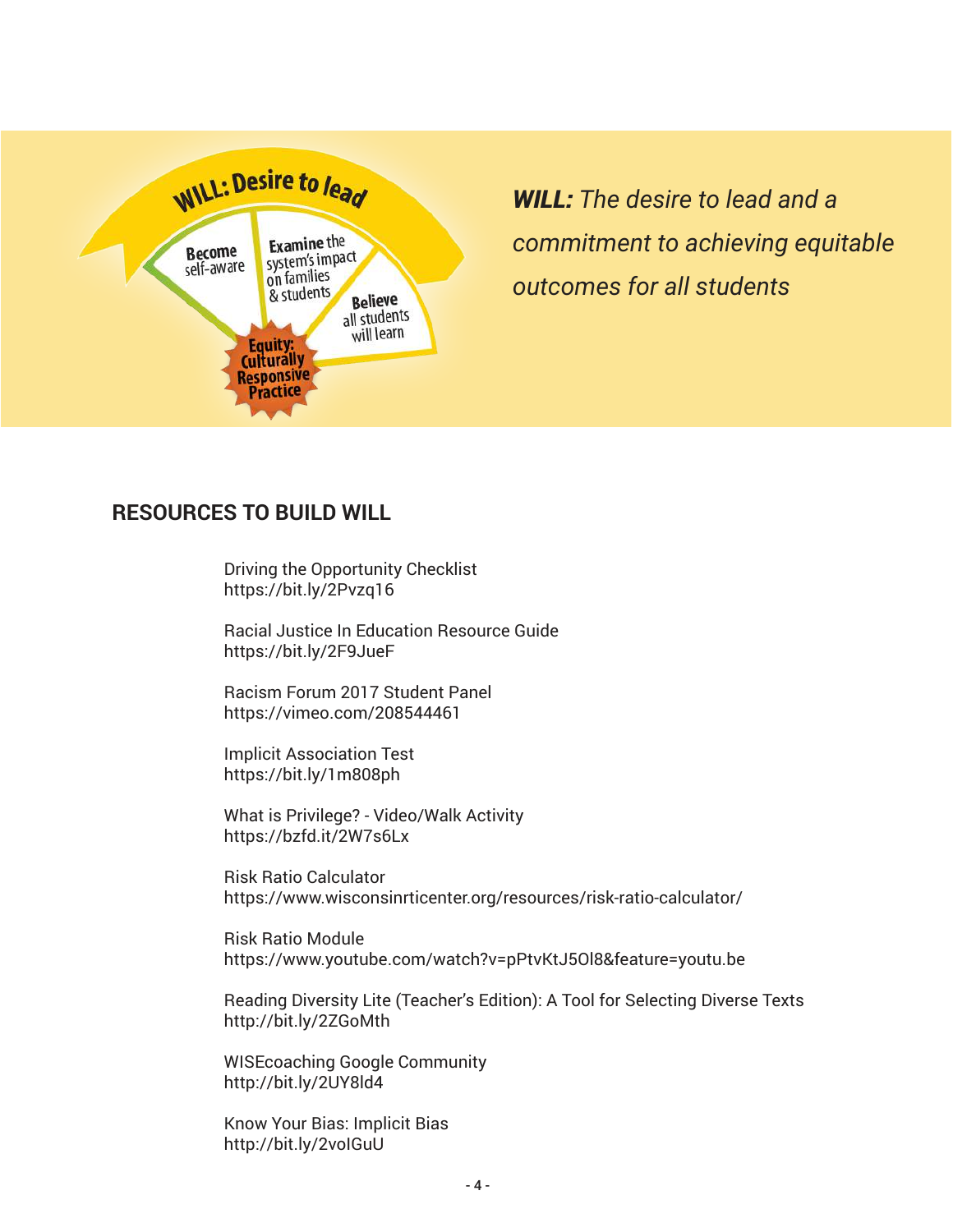Knowing your Why - Michael Jr. http://bit.ly/2W6DZRW

GSAFE https://bit.ly/2IKyMfs

An Interview with Dr. Anthony Muhammad - Fall 2018 https://bit.ly/2XLZgkw

Compass Point Activity https://bit.ly/2ZBCSMj

ICS Equity https://bit.ly/2PxwJw2

DPI PEFA Ecourse https://bit.ly/2ZBNg6P

Beyond Diversity - training https://bit.ly/2LffT6q

Beyond Diversity II - training https://bit.ly/2LffT6q

Dispropotionality Technical Assistance Network - Resource Library https://bit.ly/2vplg8y

School to Prison Pipeline materials https://bit.ly/2P0T33e

Equity and Social Justice Institute - training https://bit.ly/2LffT6q

Gloria Ladson-Billings books https://amzn.to/2V4lyBa

The Will to Lead, The Skill to Teach - Dr. Sharroky Hollie https://bit.ly/2GvmEeM

Morning Handshake video http://bit.ly/2ZCv5O9

Leading for Equity - Equity Decision and Policy Tool https://dpi.wi.gov/sites/default/files/imce/cte/pdf/2019\_05\_equity\_decision\_ tool\_poster\_cst.pdf

Culturally Responsive Problem-Solving: An Evidence-Based Approach http://bit.ly/2GISKVI

A principal met a student she expelled, and it changed her approach to discipline https://wapo.st/2DLG66P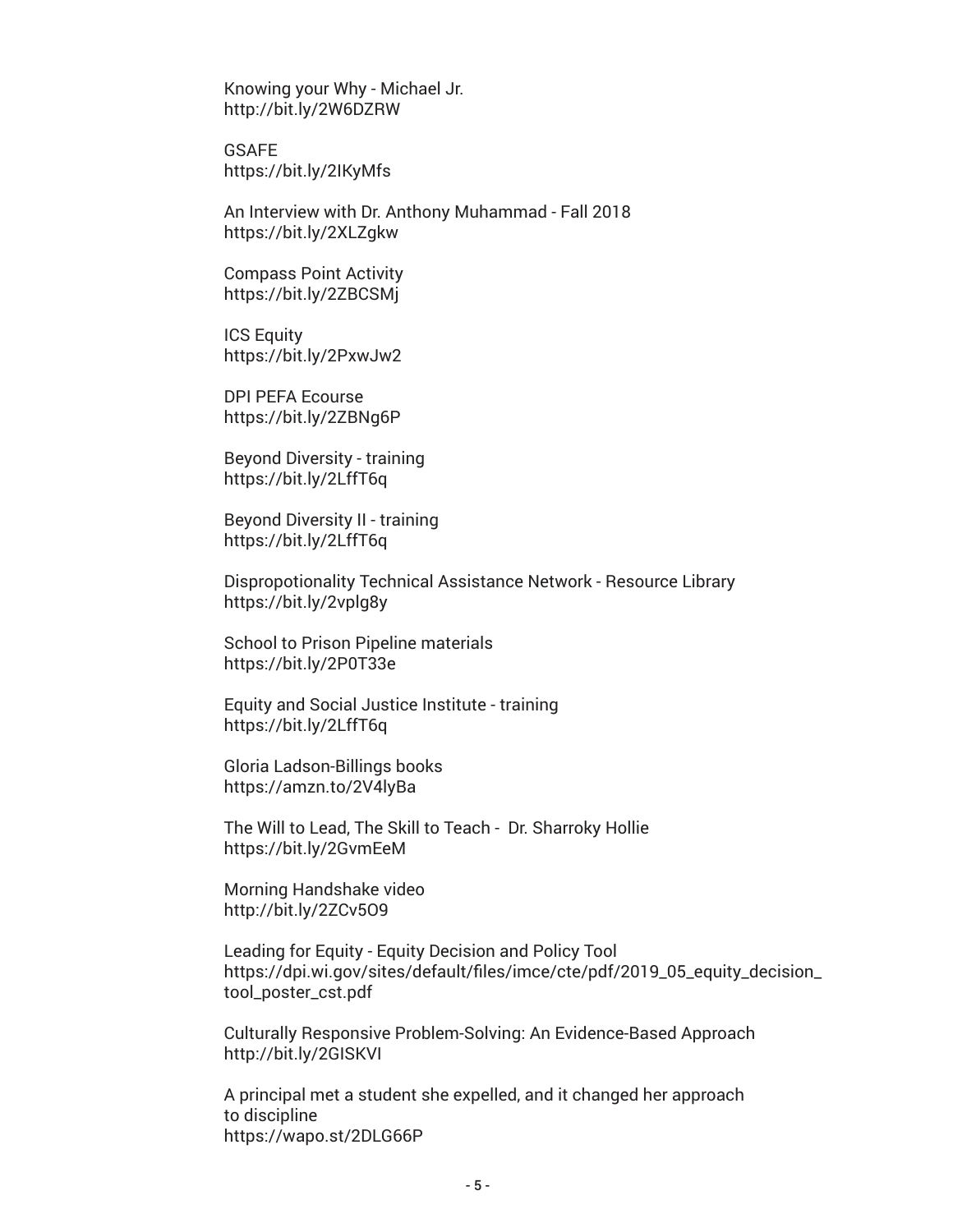Bringing the Gifts That My Ancestors Gave - Black History Education Conference http://bit.ly/2W9hMTo

Wisconsin's PBIS Leadership Conference http://bit.ly/2XLkpLy

Racial Justice In Education Resource Guide http://bit.ly/2Lkj1OP

Leading for Learning Series: Achieving Educational Equity https://dpi.wi.gov/ee/leading-learning-series

Leaders for Just Schools https://actionnetwork.org/forms/leadersforjustschools2019

RtI Center High School Hangouts https://www.wisconsinrticenter.org/event/high-school-hangout/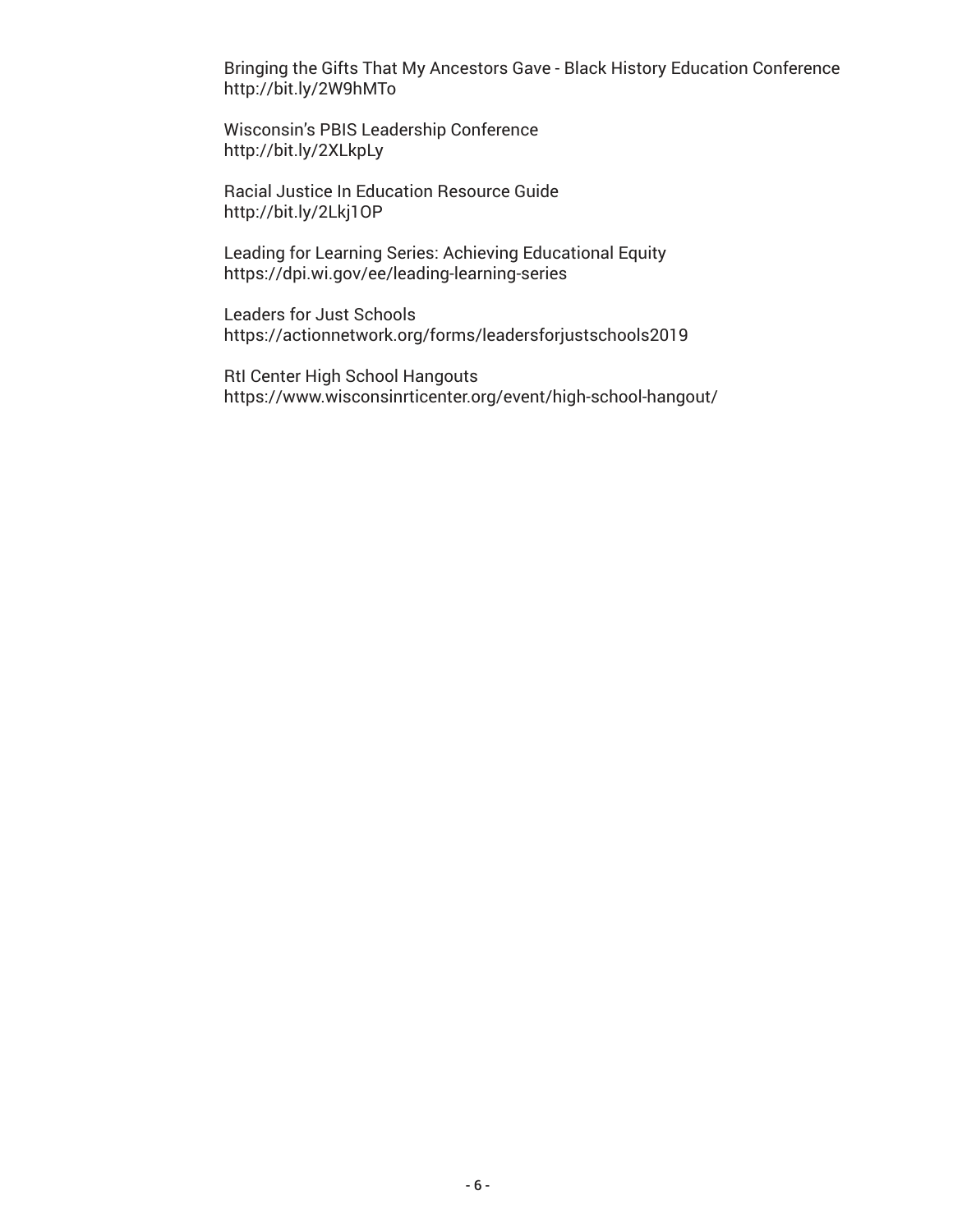

*FILL: Gaining cultural knowledge about ourselves and others*

### **RESOURCES TO BUILD FILL**

RtI Center - by Student group and experience https://bit.ly/2PvJ0RG

Breaking Stereotypes: Native Americans fight on https://bit.ly/2IUN4cK

 Muslim-American superhero Ms. Marvel breaking stereotypes https://cbsn.ws/2XF54fw

PEFA Family Engagement https://bit.ly/2UWQNOh

Bayfield Schools & Red Cliff https://bit.ly/2VwXpCk

Play Spent http://bit.ly/2UKF28x

Danger of a Single Story - Chimamanda Adichie http://bit.ly/2GJAdbY

What I Learned as a Kid in Jail http://bit.ly/2L61qtM

Am I not human? A call for criminal justice reform - Marlon Peterson http://bit.ly/2vpwLNj

Waking Up White https://bit.ly/2W9h20y

Yale's Implicit Bias Research https://bit.ly/2V0F5lK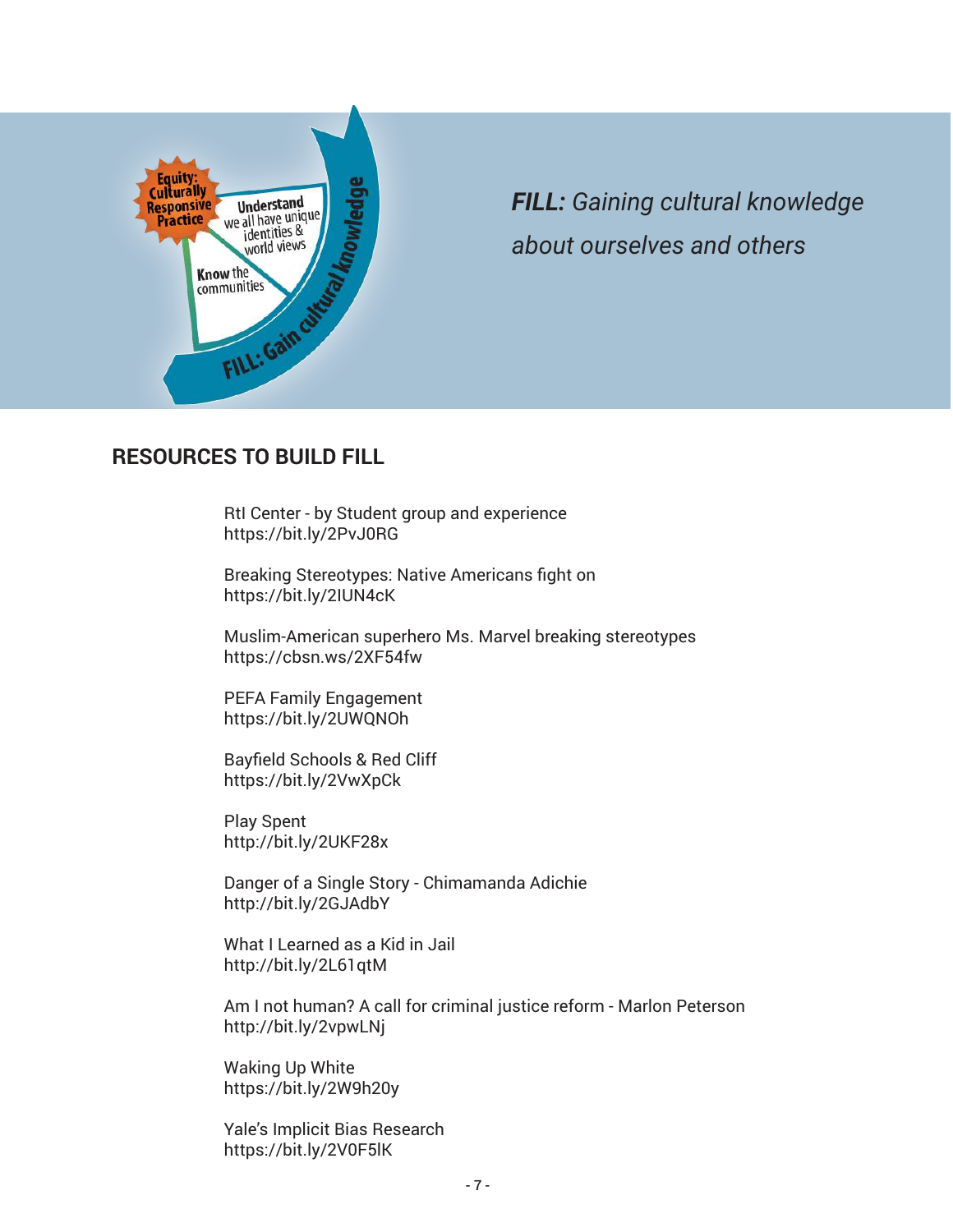Leading for Equity Academy https://bit.ly/2qKiOd0

Culturally Responsive Teaching and the Brain - Zaretta Hammond https://bit.ly/2UKjxoJ

DPI PEFA Ecourse https://bit.ly/2ZBNg6P

Beyond Diversity - training https://bit.ly/2LffT6q

Beyond Diversity II - training https://bit.ly/2LffT6q

Dispropotionality Technical Assistance Network - Resource Library https://bit.ly/2vplg8y

Knowing Our Neighbors: Wisconsin American Indian Nations and Tribal Communities https://bit.ly/2LffT6q

Equity and Social Justice Institute - training https://bit.ly/2LffT6q

Gloria Ladson-Billings books https://amzn.to/2V4lyBa

The Will to Lead, The Skill to Teach - Dr. Sharroky Hollie https://bit.ly/2GvmEeM

Leading for Equity - Equity Decision and Policy Tool https://dpi.wi.gov/sites/default/files/imce/cte/pdf/2019\_05\_equity\_decision\_ tool\_poster\_cst.pdf

Reinforcing Racism: Color Blind Curricula in Higher Education Dr. Nolan Cabrera http://bit.ly/2IKImPL

Supporting LGBTQ Youth in Wausau http://bit.ly/2DzYIGt

Culturally Responsive Problem-Solving: An Evidence-Based Approach http://bit.ly/2GISKVI

Useable Knowledge: Talking about Race in Mostly White Schools http://bit.ly/2GLzTts

Position Statement: Safe Schools for Transgender and Gender Diverse Students http://bit.ly/2vn0S7Z

Bringing the Gifts That My Ancestors Gave - Black History Education Conference http://bit.ly/2W9hMTo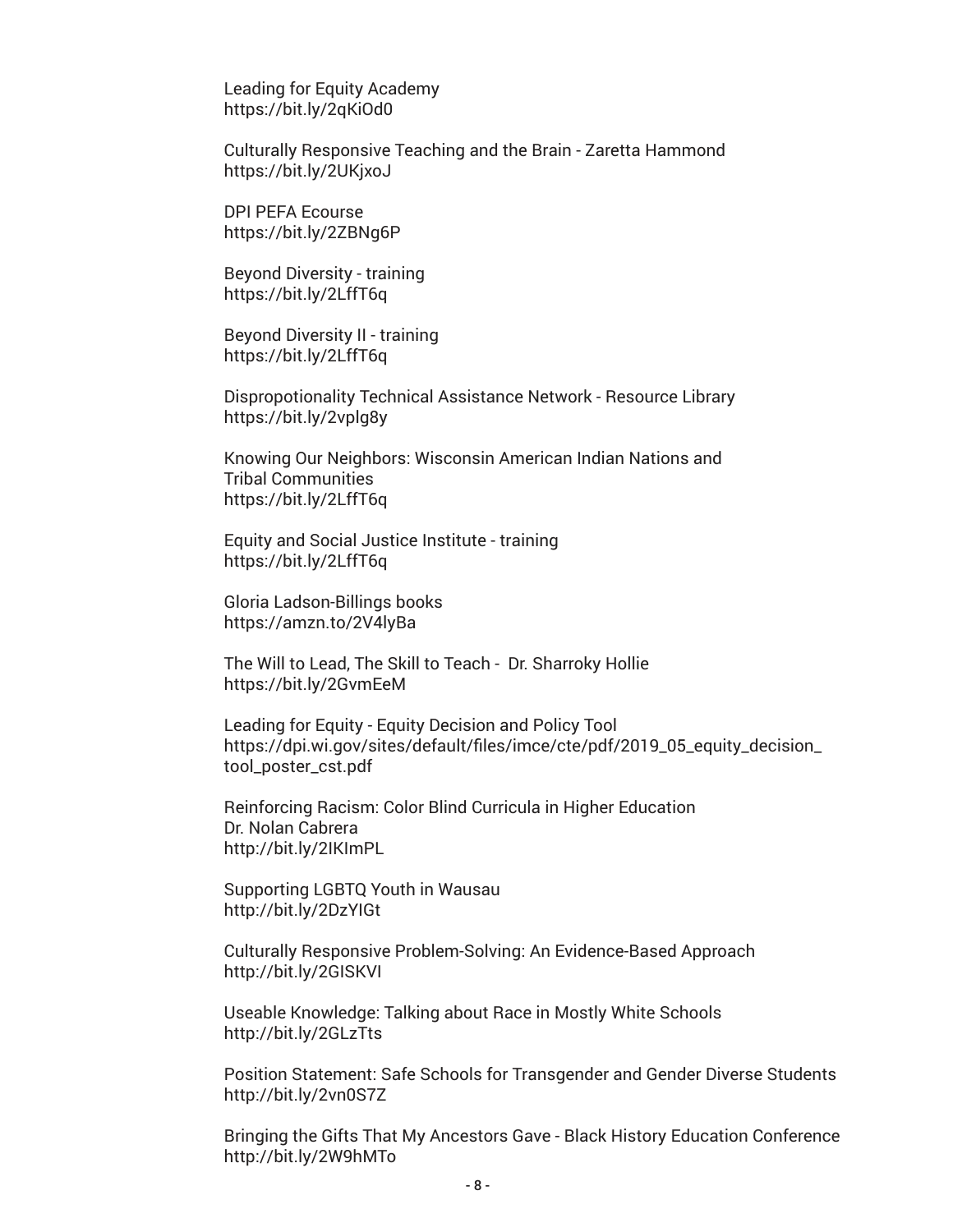Wisconsin's PBIS Leadership Conference http://bit.ly/2XLkpLy

Racial Justice In Education Resource Guide http://bit.ly/2Lkj1OP

Milwaukee Public Schools- Student Voice "Lead To Change" https://drive.google.com/file/d/1ZWqJ5a5xU4sNfZFeFZKzbpOpiG\_2dqjK/view https://sites.google.com/milwaukee.k12.wi.us/sdcfacilitators/home

Leading for Learning Series: Achieving Educational Equity https://dpi.wi.gov/ee/leading-learning-series

Leaders for Just Schools https://actionnetwork.org/forms/leadersforjustschools2019

Teaching For Black Lives https://www.teachingforblacklives.org/

Youth Risk Behavior Survey: The Power of Student Voice https://dpi.wi.gov/sspw/yrbs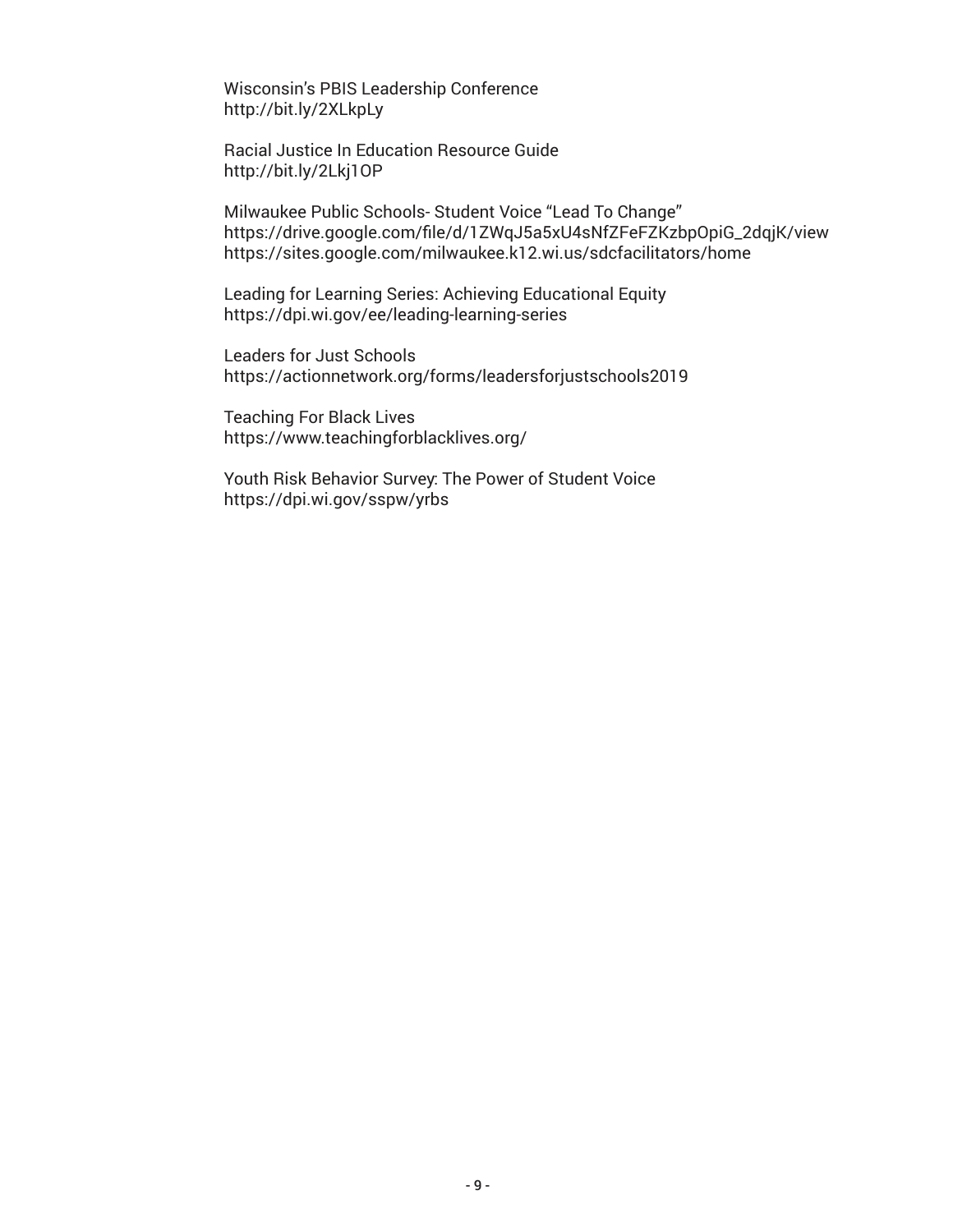

*SKILL: Applying knowledge and leading the change, skillfully putting beliefs and learning into actions* 

## **RESOURCES TO BUILD SKILL**

Integrated Comprehensive Systems Series https://bit.ly/2PxwJw2

PEFA Belief Statements https://bit.ly/2GIg2ZD

Belin SD Family Engagement Beliefs https://bit.ly/2XLY9RS

Culturally & Linguistically Responsive Teaching & Learning protocols https://achieve.lausd.net/cms/lib/CA01000043/Centricity/Domain/217/ DISCUSSIONPROTOCOLS.pdf

Everything You Wanted to Know About Indians But Were Afraid to Ask https://amzn.to/2GzPASX

Teaching Tolerance - Student Texts Library http://bit.ly/2ZBykpg

Critical Practices for Anti-Bias Education http://bit.ly/2PvFzdC

Responsive Classroom: Want Positive Behavior? Use Positive Language http://bit.ly/2W8gbgF

Despite Best Intentions https://amzn.to/2UZIoK6

DPI PEFA Ecourse https://bit.ly/2ZBNg6P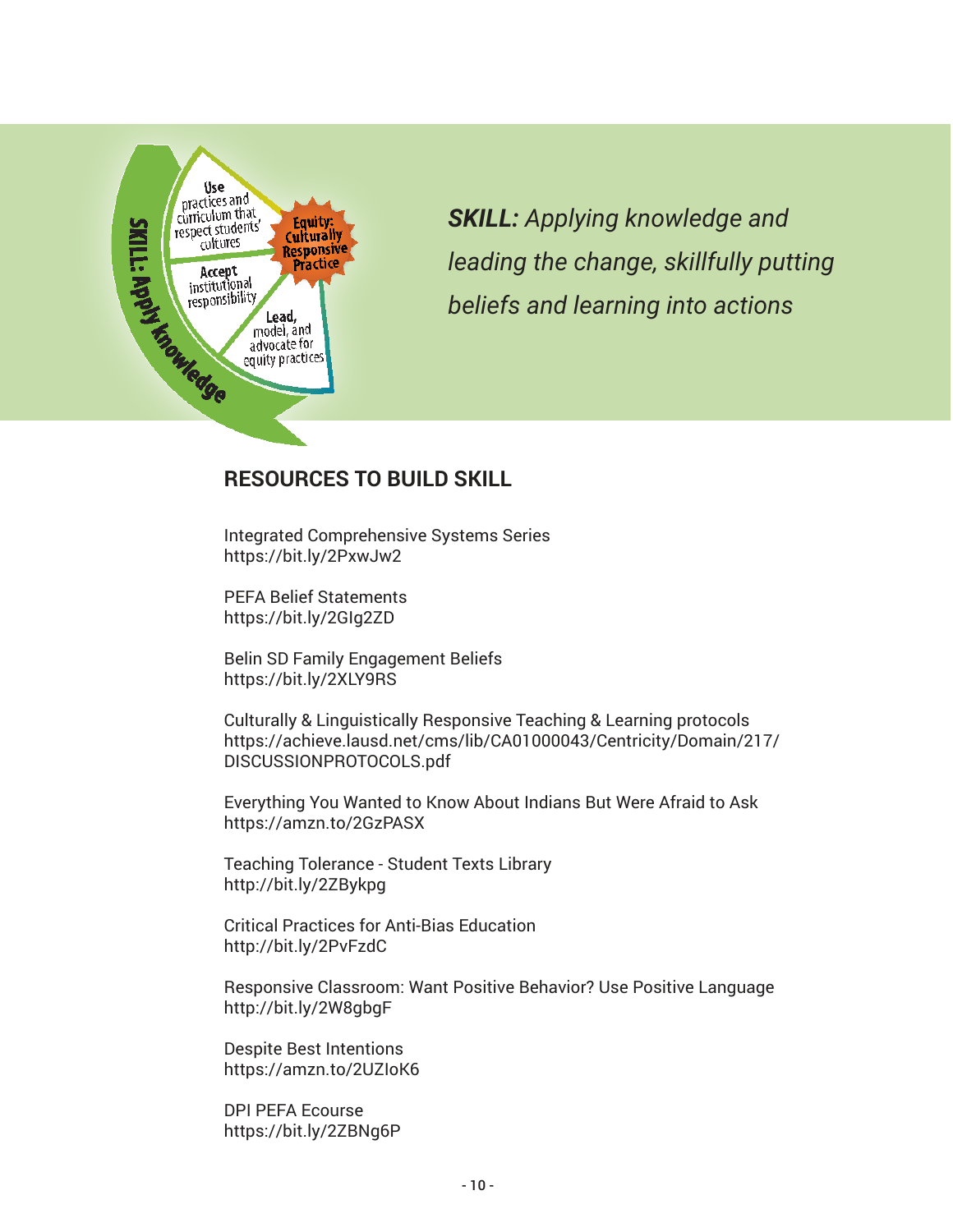Beyond Diversity - training https://bit.ly/2LffT6q

Beyond Diversity II - training https://bit.ly/2LffT6q

Dispropotionality Technical Assistance Network - Resource Library https://bit.ly/2vplg8y

Equity and Social Justice Institute - training https://bit.ly/2LffT6q

Gloria Ladson-Billings books https://amzn.to/2V4lyBa

The Will to Lead, The Skill to Teach - Dr. Sharroky Hollie https://bit.ly/2GvmEeM

Leading for Equity - Equity Decision and Policy Tool https://dpi.wi.gov/sites/default/files/imce/cte/pdf/2019\_05\_equity\_decision\_ tool\_poster\_cst.pdf

Tribal Education in Wisconsin: Revitalizing Culture and Language http://bit.ly/2IPOyWP

REL Midwest: Supporting Black Students' Excellence http://bit.ly/2PvYbdp

Native Land Interactive Map http://bit.ly/2PvCE4I

Culturally Responsive Problem-Solving: An Evidence-Based Approach http://bit.ly/2GISKVI

Bringing the Gifts That My Ancestors Gave - Black History Education Conference http://bit.ly/2W9hMTo

Wisconsin's PBIS Leadership Conference http://bit.ly/2XLkpLy

Racial Justice In Education Resource Guide http://bit.ly/2Lkj1OP

Leading for Learning Series: Achieving Educational Equity https://dpi.wi.gov/ee/leading-learning-series

Leaders for Just Schools https://actionnetwork.org/forms/leadersforjustschools2019

Teaching For Black Lives https://www.teachingforblacklives.org/

Youth Risk Behavior Survey: The Power of Student Voice https://dpi.wi.gov/sspw/yrbs